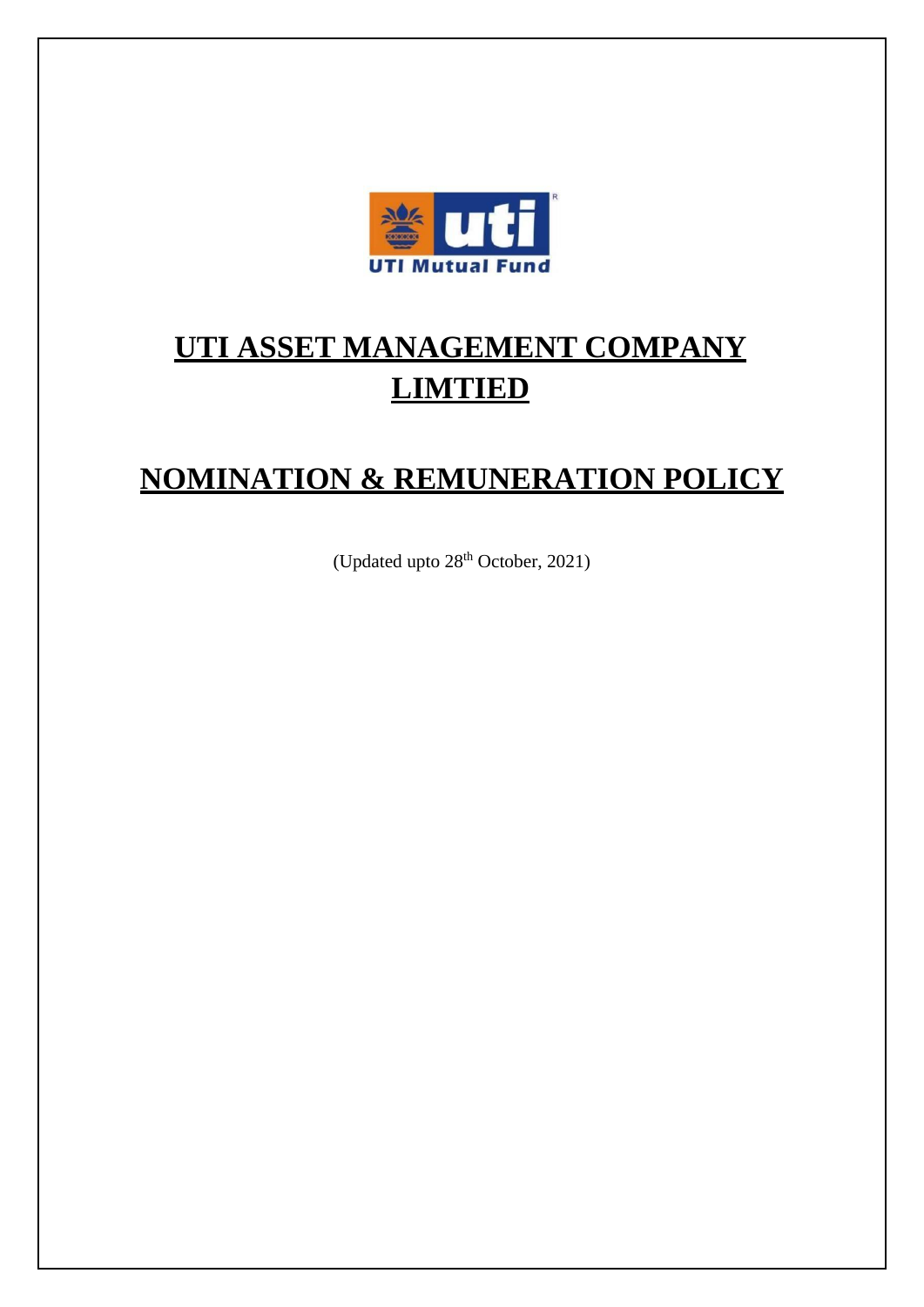#### **1. Introduction:**

UTI AMC believes that human resources as an asset are invaluable and play an integral part in the growth and success of the Company. In terms of Section 178 of the Companies Act, 2013 (the "Act") and Regulation 19 of SEBI (Listing Obligations and Disclosure Requirements) Regulations, 2015 ("**SEBI Listing Regulations**"), as amended from time to time, this policy on Nomination and Remuneration of Directors, Key Managerial Personnel (KMP), Senior Management and other employees of the Company has been formulated by the Nomination and Remuneration Committee of the Company and approved by the Board of Directors.

While formulating this Nomination and Remuneration Policy ('Policy'), the Nomination and Remuneration Committee ("Committee") has considered the factors laid down under Section 178(4) of the Act which are, as under:

- a. the level and composition of remuneration is reasonable and sufficient to attract, retain and motivate directors of the quality required to run the company successfully;
- b. relationship of remuneration to performance is clear and meets appropriate performance benchmarks; and
- c. remuneration to Directors, Key Managerial Personnel and Senior Management involves a balance between fixed and incentive pay reflecting short and longterm performance objectives appropriate to the working of the company and its goals.

#### **2. Objectives:**

The objective of this policy is to lay down a framework in relation to nomination  $\&$ remuneration of directors, KMP, senior management personnel and other employees. The key objectives of the Committee would be:

- a. To formulate the criteria for determining qualifications, competencies, positive attributes and independence for the appointment of a directors, KMP and senior management personnel and to recommend their appointment/removal;
- b. To lay down compensation philosophy which aims to build capability by attracting the right talent, recognize performance and talent and be in sync with industry while managing overall manpower cost;
- c. To evaluate the performance of the members of the Board;
- d. To formulate the criteria for evaluation of the Board and all the directors;
- e. To devise a policy on Board Diversity;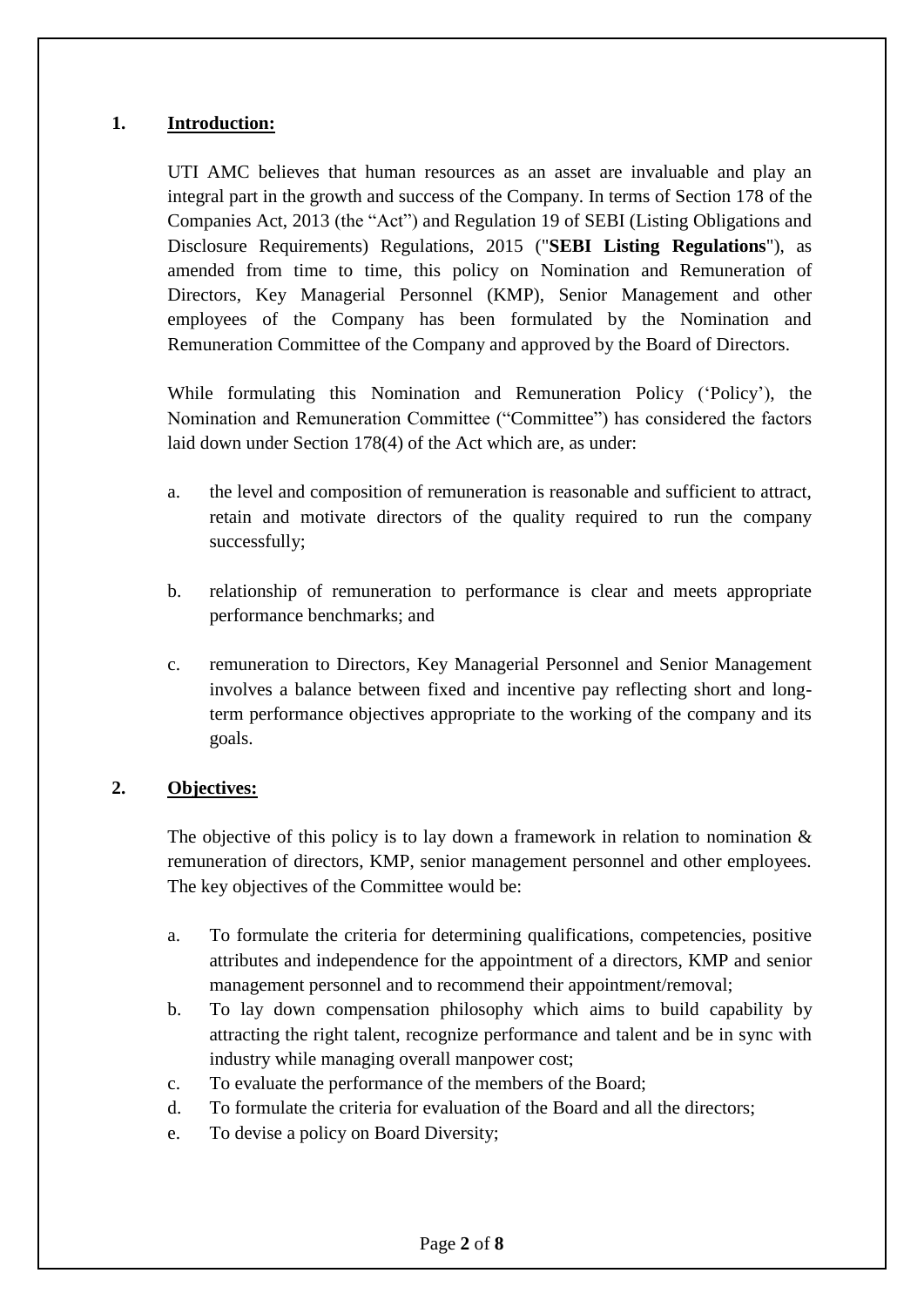- f. To lay down the criteria for identifying people who can be appointed as Key Managerial Personnel or at Senior Management level and recommend their appointment;
- g. To recommend to the Board, all remuneration, in whatever form, payable to Senior Management.

### **3. Definitions:**

The words, terms and expressions referred to in this Policy will have the same meaning as defined under the Act, rules made there under and the SEBI Listing Regulations.

Unless repugnant to the meaning or context thereof, the following expressions, wherever used in this Policy, shall have the meaning assigned to them below:

- a. "**Board of Directors"** or **"Board"** means the collective body of the Directors of the Company;
- b. "**Director**" means a director appointed to the Board of the Company;
- c. "**Independent Director**" means a director referred to in Section 149(6) of the Act and Regulation 16(1)(b) of SEBI Listing Regulations;
- d. "**Key Managerial Personnel"**, in relation to a company, means—
	- (i) the Chief Executive Officer or the managing director or the manager;
	- (ii) the company secretary;
	- (iii) the whole-time director;
	- (iv) the Chief Financial Officer;
	- (v) such other officer, not more than one level below the directors who is in whole-time employment, designated as key managerial personnel by the Board; and
	- (vi) such other officer as may be prescribed
- e. **"Senior Management Personnel"** or **"SMP"** shall mean officers/personnel of the Company who are members of the core management team excluding board of directors and shall comprise of all members of management one level below the executive directors *viz.* Company Secretary, Chief Financial Officer, all Heads of Department, including all functional heads.
- f. "**Remuneration**" means any money or its equivalent given or passed to any person for services rendered by him and includes perquisites as defined under the Income-Tax Act, 1961.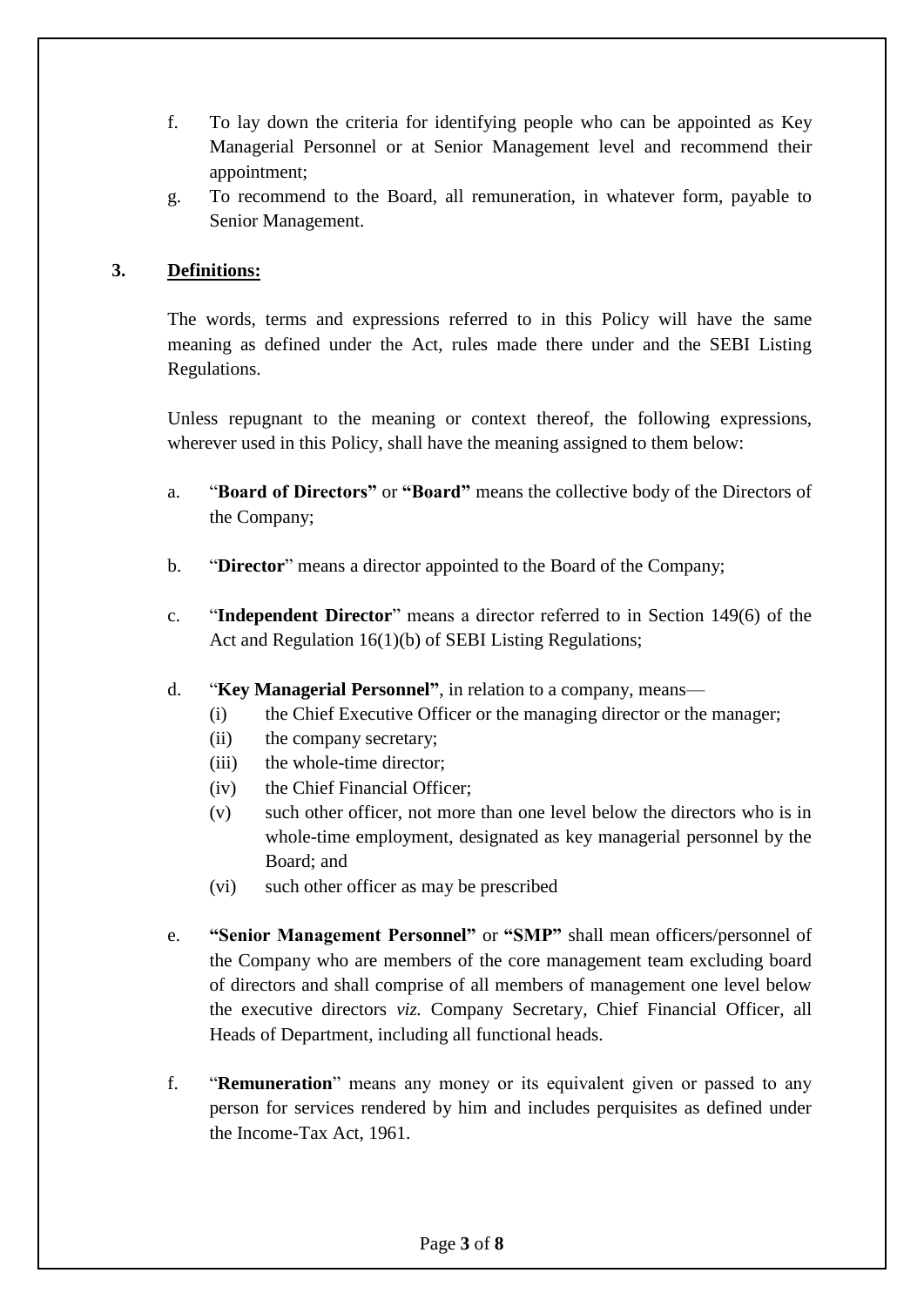In this Policy, unless the contrary intention appears:

- a) the clause headings are for ease of reference only and shall not be relevant to interpretation;
- b) a reference to a clause number includes a reference to its sub-clauses;
- c) words in singular number include plural and vice-versa.

# **4. Policy for Appointment, Removal and Retirement of Directors, KMP and Senior Management:**

### **The criteria for the appointment of Directors, KMP and Senior Management are as follows:**

- a. The Committee shall identify and ascertain the integrity, qualification, expertise, skills, competencies and experience of the person for appointment as Director or at Senior Management level and recommend to the Board his / her appointment;
- b. The person for the appointment of directors should fit the criteria prescribed by SEBI for all Mutual Funds vide its circular no. MFD/CIR/11/ 354/ 2001 dated 20<sup>th</sup> December, 2001 and any amendments made thereto;
- c. A person should possess adequate qualification, expertise and experience for the position he / she is considered for appointment. The Committee has discretion to decide whether qualification, expertise and experience possessed by a person are sufficient / satisfactory for the concerned position;
- d. An independent director shall possess appropriate skills, experience and knowledge in one or more fields of finance, law, management, sales, marketing, administration, research, corporate governance, technical operations or other disciplines related to the Company's business;
- e. The Company may appoint or continue the employment of any person as Whole- time Director who has attained the age of seventy years subject to the approval of shareholders by passing a special resolution. The explanatory statement annexed to the notice for such motion indicating the justification for appointing such person;
- f. The Company should ensure that the person so appointed as Director/ Independent Director/ Senior Management Personnel shall not be disqualified under the Act, rules made thereunder, or any other enactment for the time being in force;
- g. The Director/ Independent Director/ Senior Management Personnel shall be appointed as per the procedure laid down under the provisions of the Act, rules made thereunder, or under SEBI Listing Regulations or any other enactment for the time being in force;
- h. Independent Director shall meet all criteria specified in Section 149(6) of the Act and rules made thereunder and/or as specified in Regulation 25 of the SEBI Listing Regulations;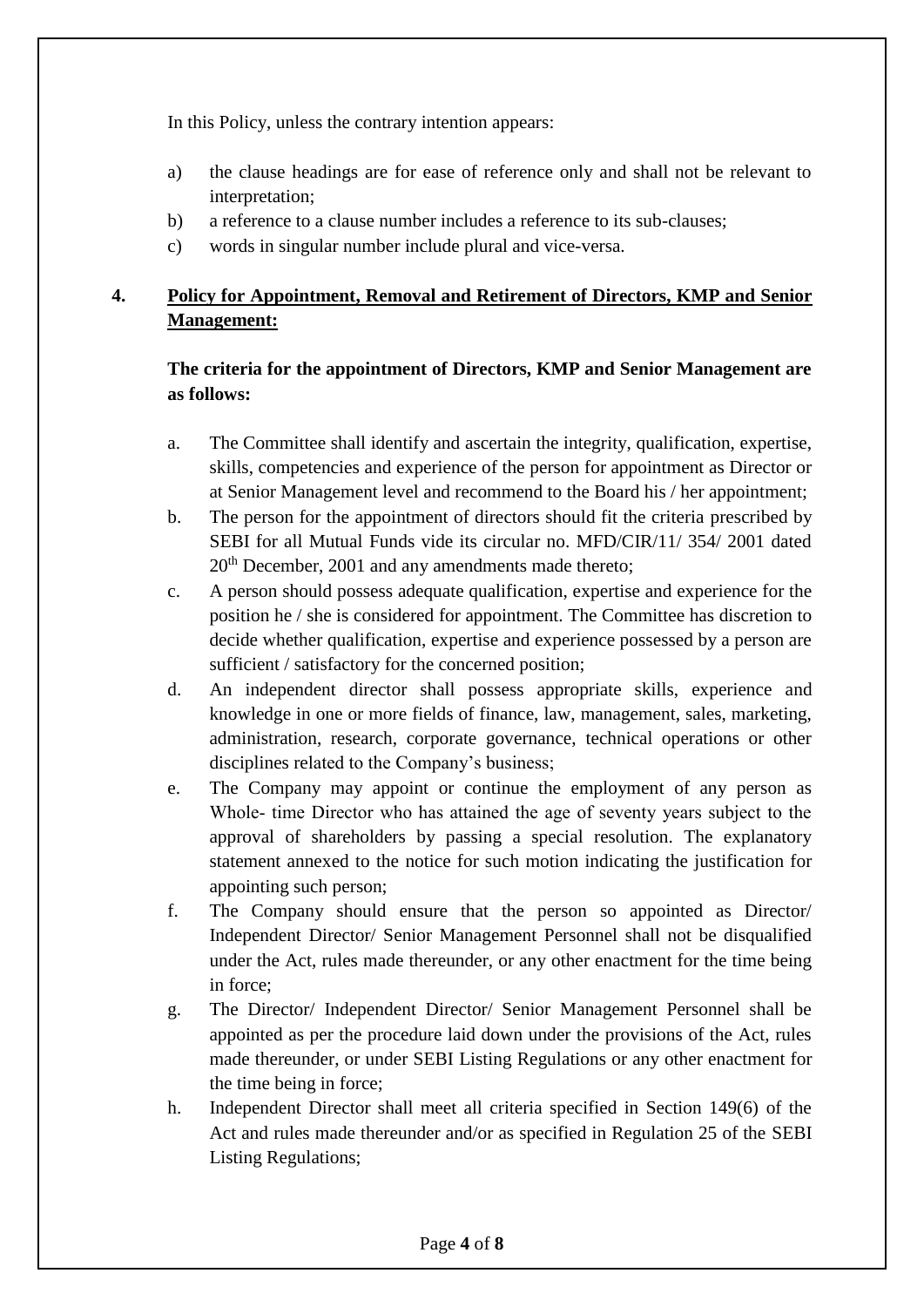i. The appointment of Independent Director will be subject to the approval of the Trustee Company and compliance with the requirements prescribed by SEBI for all Mutual Funds vide its circular no. MFD/CIR/11/  $354/2001$  dated  $20<sup>th</sup>$ December, 2001 and any amendments made thereto.

#### **Identifying Candidates:**

The committee shall assign the responsibility of identifying the candidate for the final interview to Chairman/MD/WTD/CEO.

#### **Term / Tenure:**

#### **Managing Director/Whole-time Director/Manager:**

The Company shall appoint or re-appoint any person as its Managerial Person in compliance with the statutory laws as applicable. The Managing Director/Whole-time Director/Manager shall be appointed for a term not exceeding five years at a time. No re-appointment can be made earlier than one year before the expiry of term.

#### **Independent Director:**

- a. The appointment of Independent Director shall be as per the terms and conditions provided under statutory laws as and when applicable.
- b. An Independent Director shall hold office for a term up to five consecutive years on the Board of the Company and will be eligible for re-appointment by passing of a special resolution by the Company and disclosure of such appointment shall be made in the Board's Report of the Company.
- c. No Independent Director shall hold office for more than two consecutive terms, but such Independent Director shall be eligible for appointment after expiry of three years of ceasing to become an Independent Director and shall not be liable to retire by rotation.

Provided that an Independent Director shall not, during the said period of three years, be appointed in or be associated with the Company in any other capacity, either directly or indirectly.

#### **Removal:**

a. Due to reasons for any disqualification mentioned under Section 164 of the Act, a person shall not be eligible for appointment as a director of a Company or for such other compelling reasons, the Committee may recommend to the Board with reasons recorded in writing, removal of an Independent Director, KMP or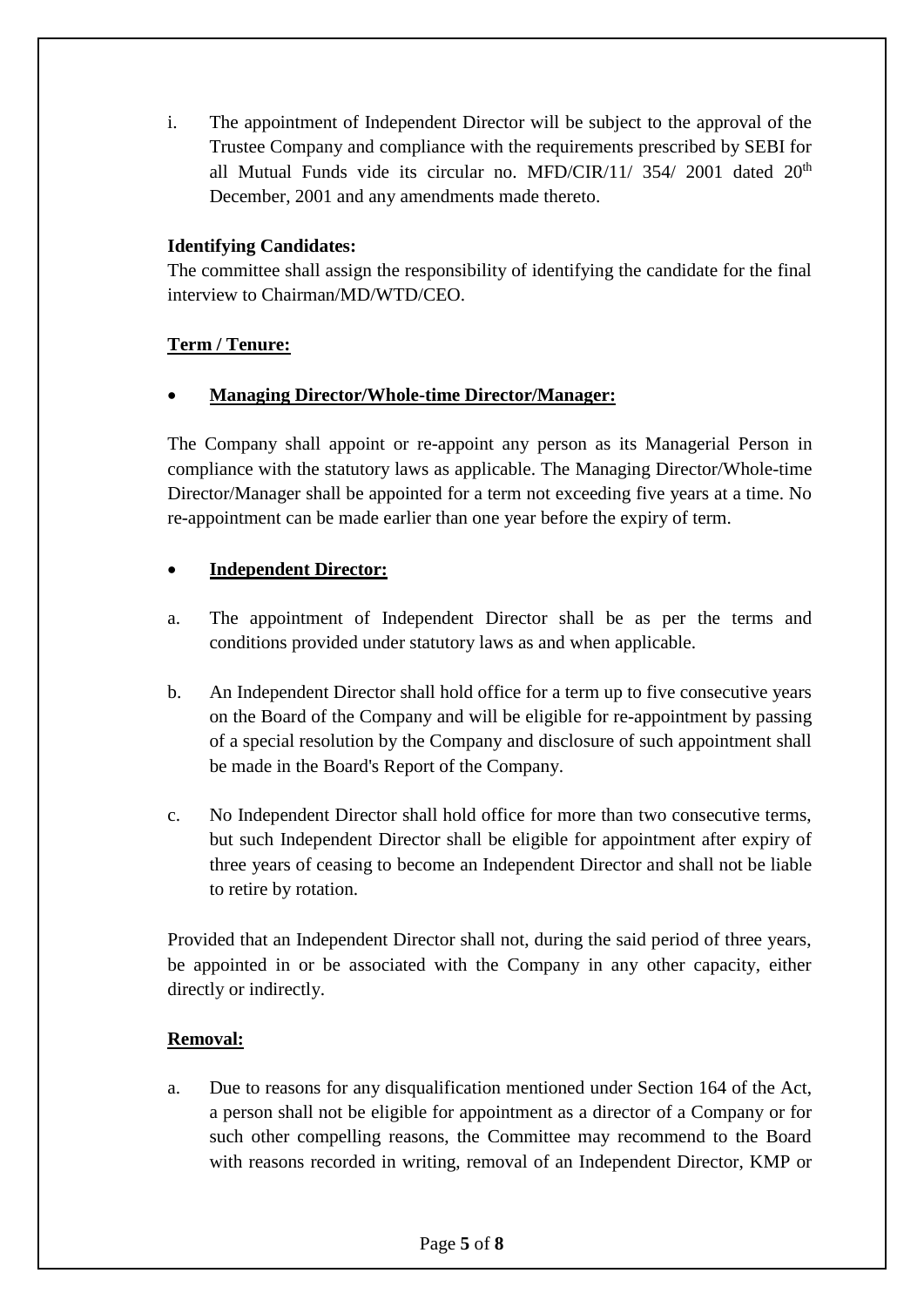Senior Management Personnel subject to the provisions and compliance to the Act, Rules and Regulations and applicable policies of the Company.

b. Any other misconduct/ other factors which are genuine.

#### **Retirement:**

The Director and Senior Management Personnel shall retire as per the applicable provisions of the Act and the prevailing policy of the Company. The Board will have the discretion to retain the Director or Senior Management Personnel in the same position/ remuneration or otherwise even after attaining the retirement age, for the benefit of the Company.

## **5. Policy relating to the remuneration for the Directors, KMP and Senior Management:**

#### **Remuneration to Executive Directors:**

- a. The remuneration shall be in accordance with and subject to the ceiling limits and other conditions prescribed under the Act, SEBI Listing Regulations and the Articles of Association of the Company.
- b. Remuneration to the Directors will be determined by the Committee and recommended to the Board.
- c. Remuneration (including revisions thereof) shall be subject to the approval of the shareholders of the Company and/or Central Government, wherever required under the Act, SEBI Listing Regulations and the Articles of Association of the Company.
- d. The remuneration shall comprise a mix of Fixed Remuneration and Variable remuneration in the form of performance incentive. The performance incentive shall be based on the prevailing policy of the Company.
- e. Additionally, the Executive Director may be entitled to Employee Stock Options granted under any Employee Stock Option Plan/Scheme(s), Stock Appreciation Rights granted under any Stock Appreciation Rights Plan/Scheme(s) of the Company and such other long term incentive schemes of the Company.
- f. Increments to the existing remuneration of the Directors shall be approved by the Committee within the overall limits as approved by the Board  $\&$ Shareholders.

#### **Remuneration to Managing Director:**

a. The Managing Director shall be eligible for remuneration as may be approved by the Shareholders of the Company on the recommendation of the Committee and the Board of Directors. The break-up of the pay scale, commission/ performance bonus and quantum of perquisites including, employer's contribution to P.F, gratuity, club fees etc. shall be decided and approved by the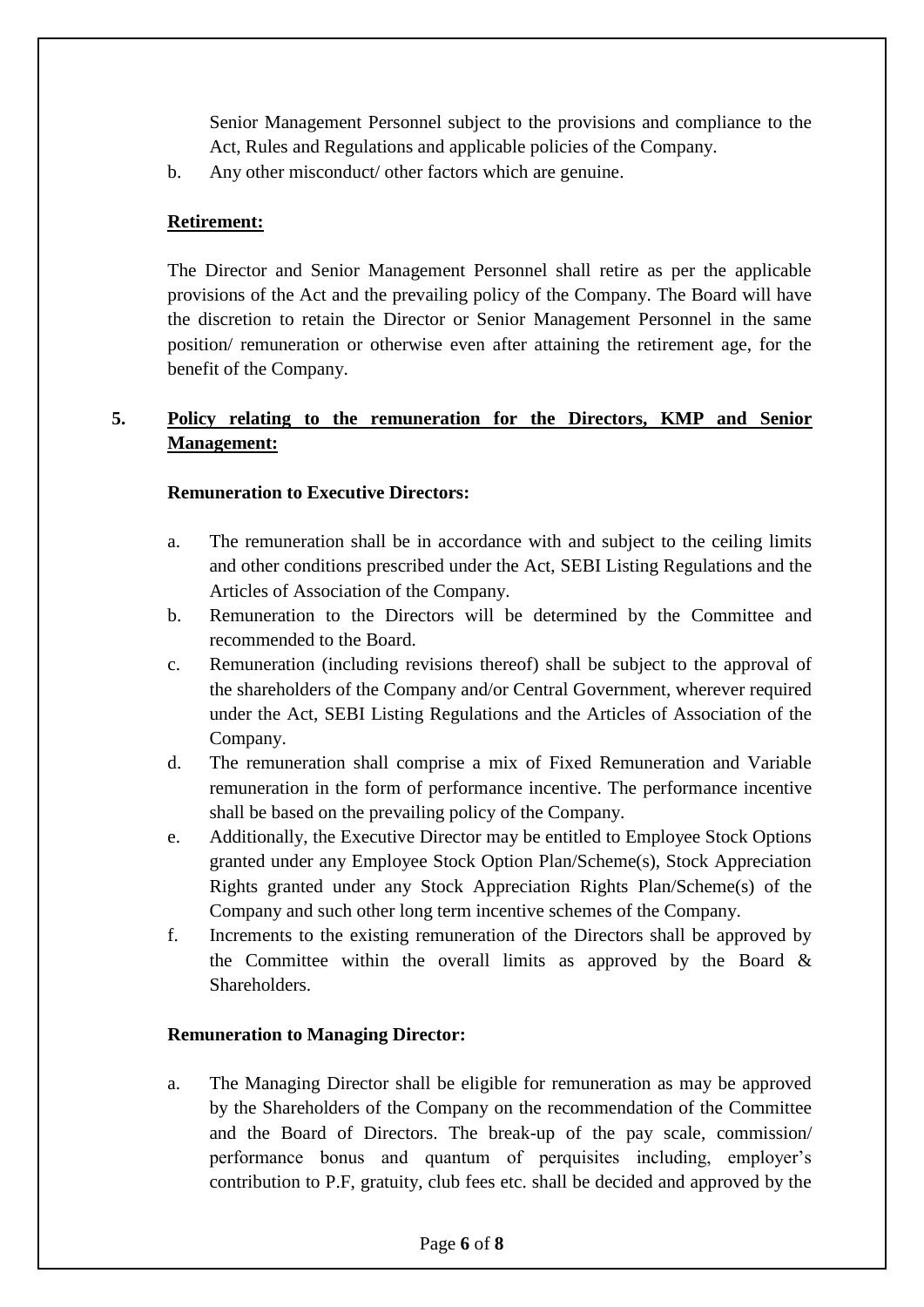Board on the recommendation of the Committee and shall be within the overall remuneration approved by the shareholders and Central Government, wherever required.

- b. Minimum Remuneration If, in any financial year, the Company has no profits or its profits are inadequate, the Company shall pay remuneration to its Managing Director in accordance with the provisions of the Act.
- c. Stock Options Stock Options may be granted to the Managing Director of the Company as approved by the Committee.

#### **Remuneration to Non – Executive Director including Independent Director:**

- a. The Independent Directors of the Company shall be paid sitting fees and the quantum shall be recommended by the Committee and approved by the Board of Directors of the Company. Further, the expenses for participation in the Board and other meetings may be reimbursed to the Directors.
- b. The profit-linked Commission may be paid to Non Executive Director within the monetary limit approved by the shareholders of the Company subject to the same not exceeding 1% of the net profits of the Company computed as per the applicable provisions of the Regulations.
- c. An Independent Director shall not be entitled to any stock option of the Company.

#### **Remuneration to KMP, Senior Management and other employees:**

- a. Remuneration to be paid to the Senior Management Personnel shall be recommended by the Committee and approved by the Board and other employees shall be as per HR policy of the Company.
- b. The remuneration should be reasonable and sufficient in order to justify the position and responsibility and to retain.
- c. Relationship of remuneration to performance is clear and meets appropriate performance benchmarks.
- d. Remuneration to KMP and Senior Management Personnel and other employees involves a clear balance between fixed and incentive pay reflecting short and long term performance objectives appropriate to the working of the Company and its goals.
- e. Increments to the existing remuneration of KMP and Senior Management shall be approved by the committee and recommended to the Board.
- f. While determining the remuneration/ compensation/ benefits, etc. to be paid to KMP and Senior Management Personnel, the Committee shall keep in mind the following criteria: